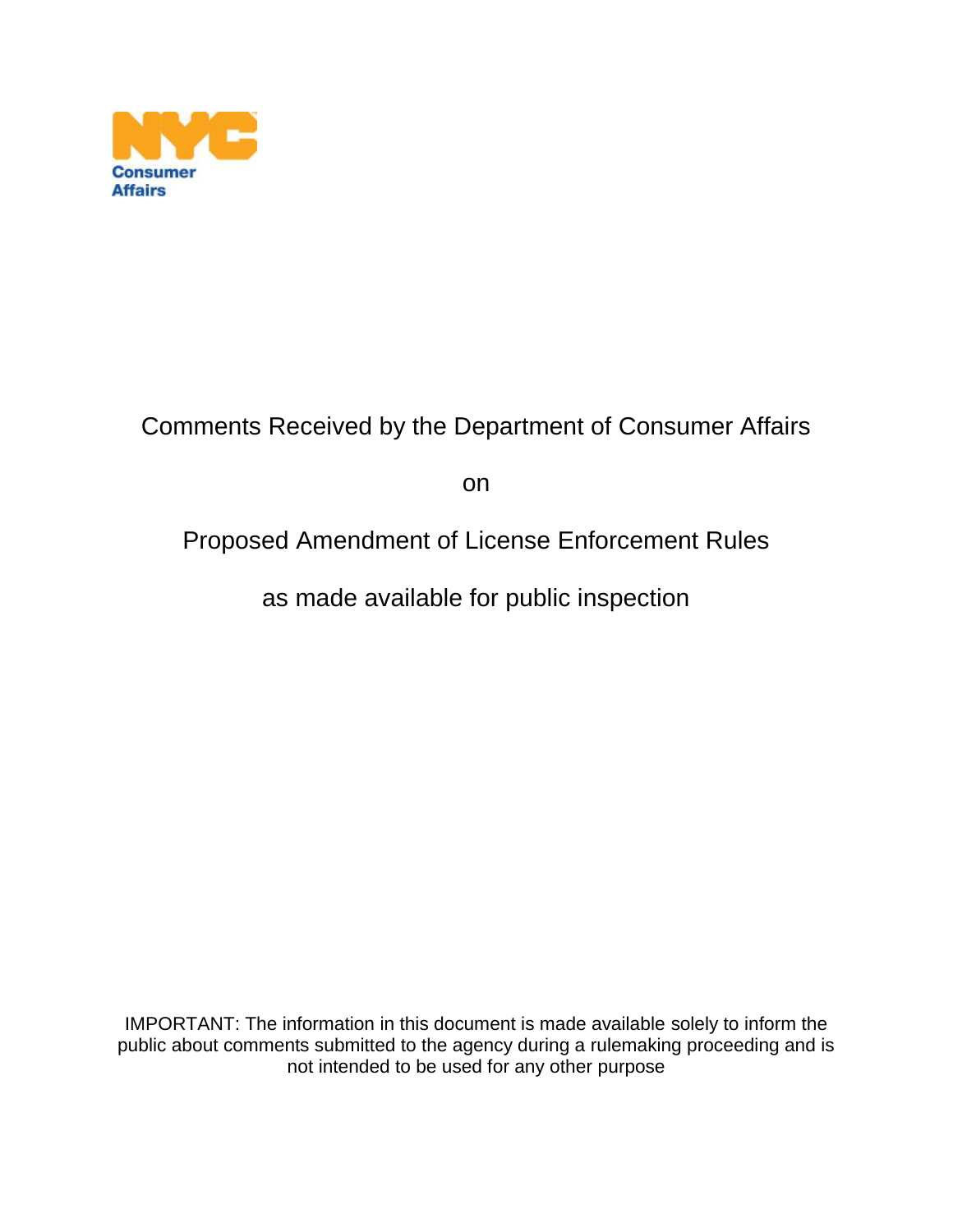

The Community Service Society of New York (CSS) uses a multifaceted approach to attack income inequality in New York. CSS has been at the forefront of this work for 175 years, changing our strategy and focus as the times demand. Today we engage in policy work, legislative advocacy, impactful direct services programs and litigation in order to help create a fairer, stronger New York.

My name is Stephen Dunn. I am a senior staff attorney in CSS's Legal Department, and I thank you for the opportunity to testify concerning DCA's proposed amendments to Chapter 1 of Title 6 of the Rules of the City of New York. We are concerned that, as a consequence of these proposed changes, otherwise eligible applicants with conviction histories will be denied licenses and face steep fines simply due to good faith and harmless errors or omissions in the application process.

CSS comes to this work from many years of advocating on behalf of clients facing steep hurdles due to criminal records. A conviction history can act as an insurmountable barrier to securing living-wage employment and housing, and to full participation in the life of our city and state. Due to discriminatory policing and prosecution practices, these burdens are disproportionally borne by people of color. CSS's Legal Department has focused exclusively on working with and for persons with conviction histories for more than a decade. We litigate on behalf of individuals and groups who have suffered actionable discrimination because of their records, and we engage in policy and legislative advocacy to make systemic change.

CSS also provides direct services to more than 700 New Yorkers each year through our Legal Department's Next Door Project, working with clients from across the city to obtain, review and correct mistakes in their New York State rap sheets. In our confidential one-on-one review sessions provided at our Manhattan headquarters and at partner agencies across the city, we ensure that our clients obtain the firm knowledge of their record that is essential when applying for a job or a license. In many cases we find that our clients have long been mistaken about the contents of their records, sometimes assuming they were convicted on arrest charges when this was not the case, for example, or misunderstanding the difference between a misdemeanor and a noncriminal conviction. In other cases, because years and sometimes decades have passed, clients have forgotten their precise conviction charges.

The proposed amendments put forth by DCA will harm applicants like our clients, and anyone without precise information about their conviction histories who tries to truthfully respond to DCA employment questions but fails in the attempt. Section 1-01.1 would permit the commissioner to deny any license application or refuse to renew a license where an applicant fails to provide "complete and truthful" responses, "conceals" any information, "makes a false statement," or "falsifies" any document associated with the application. Likewise, Section 1-04 would further permit the commissioner to deny any license application or refuse to renew any license, or suspend or revoke a license, if the applicant has made a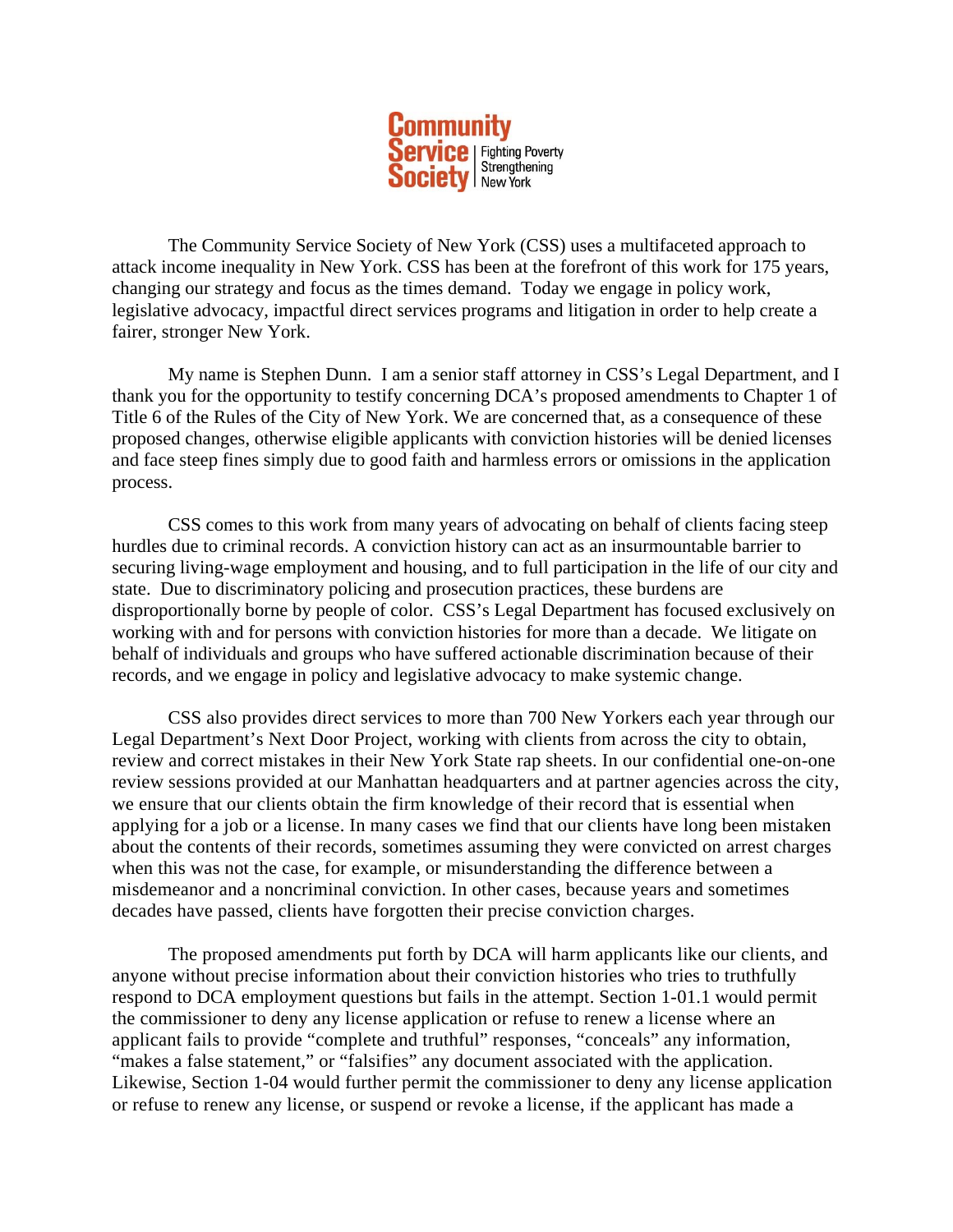"false" representation to the Department. Additionally, Section 6-11 imposes stiff financial penalties on top of the license denial or revocation.

It is our experience, from meeting and working with thousands of clients, that misstatements are quite frequently unintentional, stemming from applicants' misunderstanding of their conviction history or a misunderstanding of the questions asked, or both. DCA's "Basic Individual License Application" contains questions that an applicant might justifiably get wrong. It asks, for example, whether the applicant has "ever pled guilty or been convicted of ANY crime or offense? If YES, please explain." Determining how to answer this legally overbroad question is a conundrum even for experts. And it certainly can stump the average person, causing them to answer incorrectly. It could be that the conviction is from many years ago and the specific details are lost to the passage of time. The applicant many have pled to a charge that was not adequately explained to them by their defense attorney. The applicant could be operating under false information, like so many unfortunately are, that their criminal convictions were automatically expunged after seven years or that their convictions were automatically sealed. Or it could be that the applicant did have his convictions sealed, but now is confused about what he is required to disclose. At the Next Door Project, we review a person's rap sheet and make sure they can comfortably and accurately discuss their record, helping to ensure they can answer questions like these appropriately. Unfortunately, there are more than 6 million New Yorkers who have criminal records and we are not able to provide this resource to everyone. There will be countless people who are denied a license from DCA due an honest and harmless error or omission.

I purposely call the error "harmless" because the ultimate decision to deny or revoke a license application because of a conviction history is not based on this initial application question. DCA fingerprints applicants and obtains the applicant's full rap sheet from the New York State Division of Criminal Justice Services. DCA will then send the applicant a "Request for Explanation of Criminal History" form on which DCA asks about specific, relevant convictions. Once the applicant has provided his explanation, DCA then conducts its analysis of the applicant's conviction history pursuant to Article 23-A of the New York Correction Law. DCA's analysis is in no way dependent on the applicant's responses to its criminal records question. Likewise, the applicant gains no advantage by failing to disclose his record in the initial application, and therefore is not motivated to purposely withhold information. Nonetheless, DCA has the authority, under the proposed amendments, to deny an application based on answers to a question that serves as nothing more than a "gotcha," catching people out in what are assumed to be – but almost never are – intentional misstatements, even where that application would otherwise be approved. The proposed amendment, in conjunction with the initial application form, will amount to gatekeeping with discriminatory impact.

We have encountered discriminatory gatekeeping before. When clients informed us that their employment applications were being tossed in the trash once they revealed a past criminal conviction or – for larger employers – that they were bounced out of the online employment application portal once they checked "yes" next to the question about whether they had ever had a criminal conviction, we understood that systemic change was required. We worked closely with VOCAL/NY, Faith in New York and the National Employment Law Project to draft and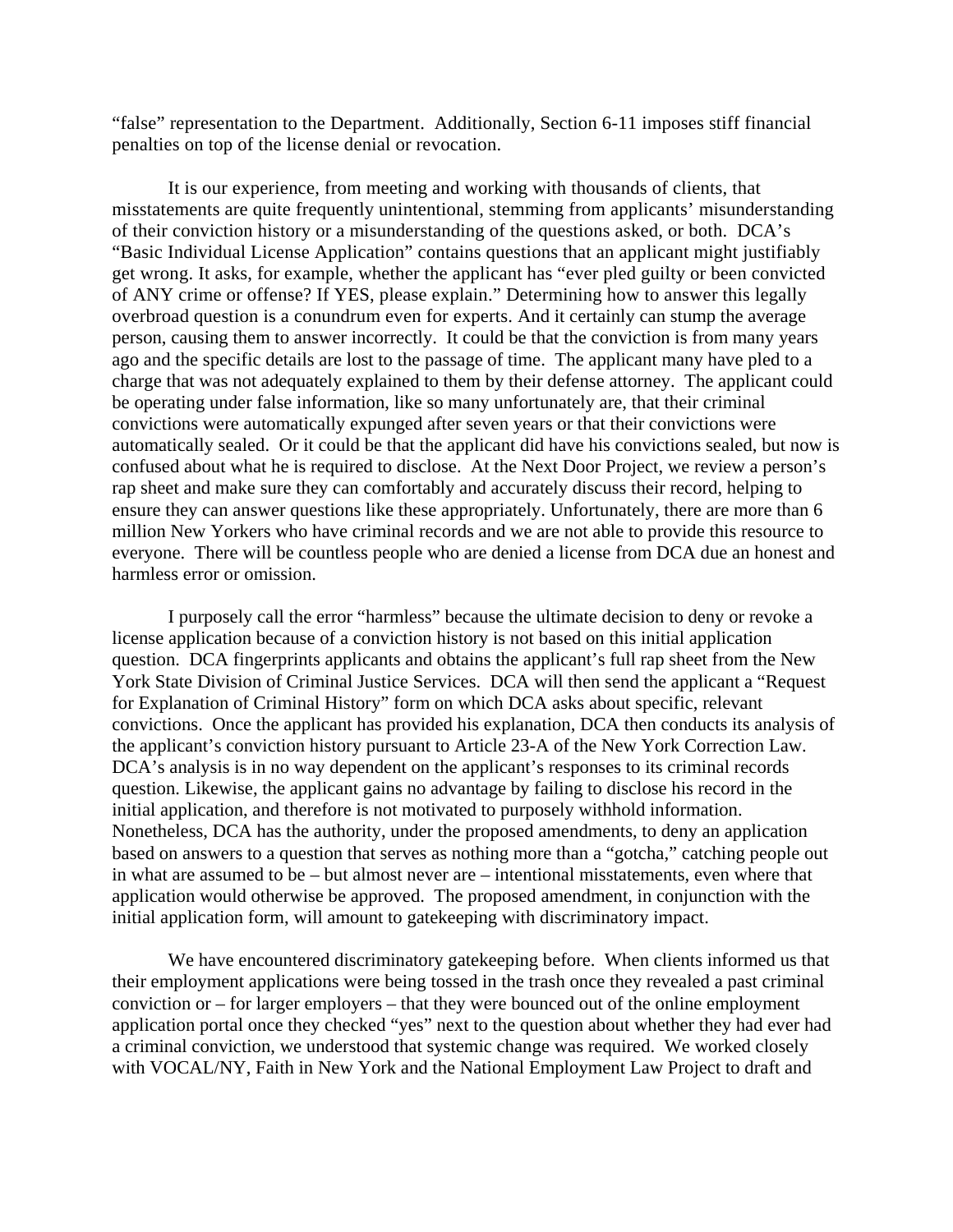ensure passage of the New York City Fair Chance Act, among the strongest "ban the box" laws in the nation.

A similar approach is needed here. We urge DCA to remove the question about conviction history from the basic application form. The only purpose for this question is to form the basis of a denial for an otherwise eligible applicant. While we very much appreciate the due process language included in the amendments, we can't imagine a process that would adequately protect the applicant who does not have the resources or connections to services that would help them to obtain a sophisticated and detailed knowledge of their own record. If DCA feels compelled to keep the question on the initial application (though we see no reason why it is required), then we urge DCA to change the language of the proposed amendments so that only applicants who *willfully* mislead the agency will have their licenses denied or revoked. Individuals with conviction histories who do not mislead DCA on purpose, but simply get things wrong will otherwise continue to be harmed by their criminal records – here in new and enhanced ways – long after they have served their sentence, completed probation, paid a fine, done community service, or otherwise "paid their dues." We urge you to withdraw these proposed amendments.

Sincerely, Stephen Dunn Senior Staff Attorney Community Service Society of New York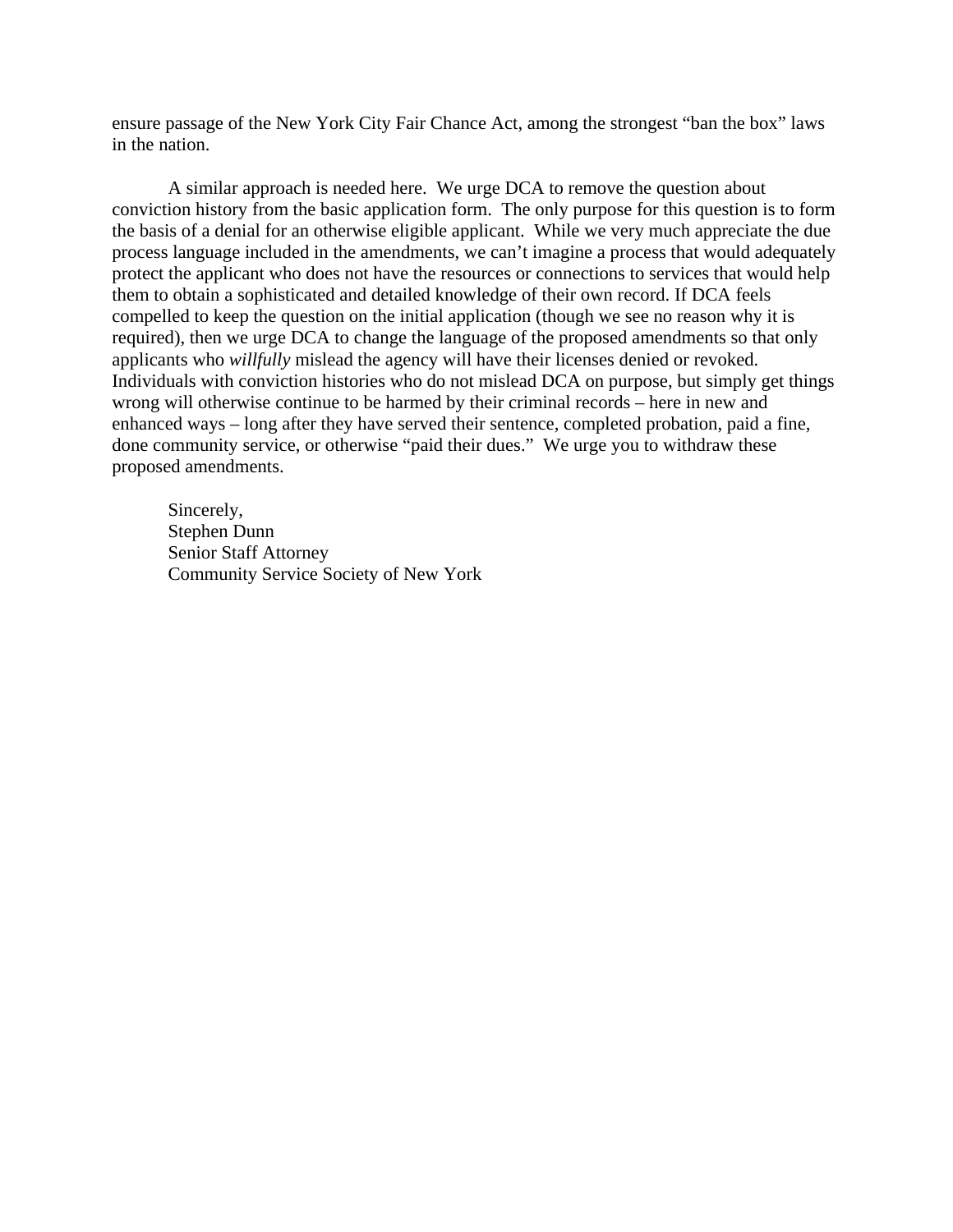# | THE<br>| LEGAL AID<br>| SOCIETY

TESTIMONY

New York City Department of Consumer Affairs

Public Hearing on Proposed Amendments to Chapter 1 of Title 6 of the

Rules of the City of New York

July 18, 2019

New York, New York

Presented by: Melissa S. Ader, Staff Attorney, Criminal Defense Practice, Worker Justice Project, The Legal Aid Society 49 Thomas Street New York, NY 10013 (212) 298-5007 mader@legal-aid.org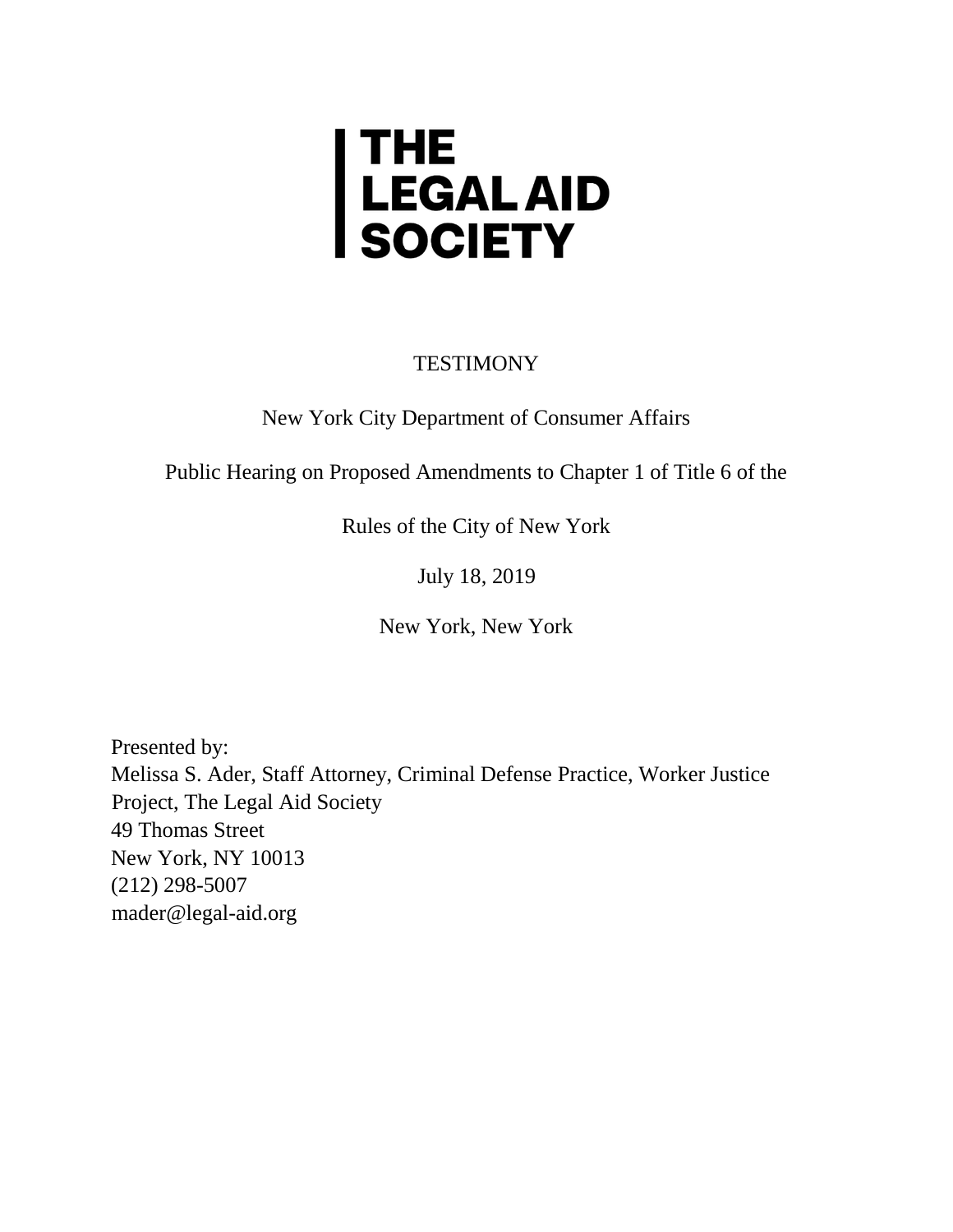#### **Testimony of The Legal Aid Society**

The Legal Aid Society thanks Commissioner Lorelei Salas and the New York City Department of Consumer Affairs ("DCA") for permitting us to testify on DCA's proposed amendments to Chapter 1 of Title 6 of the Rules of the City of New York.

The Legal Aid Society exists for one simple yet powerful reason: to ensure that no New Yorker is denied their right to equal justice because of poverty. For over 140 years, we have protected, defended, and advocated for those who have struggled in silence for far too long, working on the front lines and behind the scenes to offer our clients the exceptional legal services they deserve. Through our Civil, Criminal Defense, and Juvenile Rights Practices, we offer an unmatched depth and breadth of legal expertise to vulnerable New Yorkers in over 300,000 legal matters each and every year. The Worker Justice Project, an initiative of The Legal Aid Society's Criminal Defense Practice, uses litigation, advocacy, and policy reform to combat discrimination faced by workers with arrest or conviction records living in New York City. The Worker Justice Project regularly represents and advises people who hold DCA-issued licenses or seek to obtain DCA-issued licenses.

#### **The Problem**

Our testimony today concerns DCA's proposed amendments to Section 1-01.1 of Title 6, the section that permits DCA to disqualify license applicants who do not accurately report their criminal record on their license application. Many times, license applicants' failure to fully disclose their criminal record is unintentional and results from a lack of knowledge about their arrest or conviction record. DCA's policy of disqualifying people who unintentionally fail to accurately report their criminal record has a disparate impact on low-income people of color who

1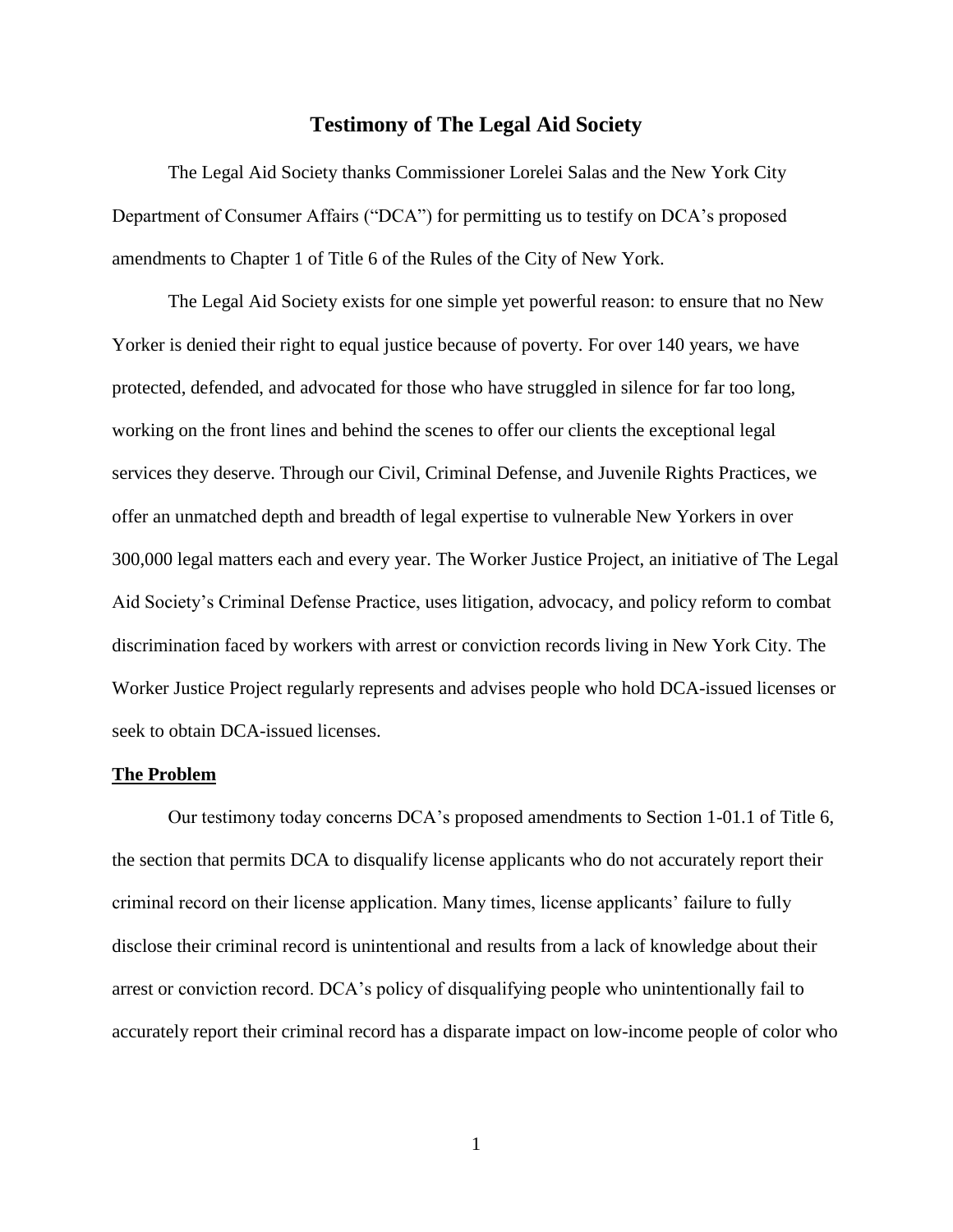simply seek to support themselves. DCA's proposed amendment to Section 1-01.1, while wellintentioned, does little to substantively improve this policy.

The story of The Legal Aid Society's former client, Mr. H, provides a representative example of the harm caused by Section 1-01.1. Mr. H is an elderly man who has ten convictions and significant evidence of rehabilitation since the time of the offenses. He worked as a ticket seller for five years, and applied for a ticket seller license shortly after New York City began requiring ticket sellers to obtain a license from DCA. On his ticket seller license, Mr. H disclosed eight of his convictions, but did not disclose two convictions that were more than 30 years old. His failure to disclose these 30-year-old convictions was clearly unintentional; he disclosed convictions that were more recent and more serious than the convictions that he did not disclose.

DCA subsequently obtained Mr. H's record of arrests and prosecutions ("RAP sheet") from the New York State Division of Criminal Justice Services ("DCJS"), and denied his application on the ground that he had made a false statement by failing to disclose the two 30 year-old convictions. After The Legal Aid Society requested reconsideration and explained that Mr. H's failure to disclose was unintentional, DCA stated that Mr. H would be unable to obtain a license for at least one year from the date of the failure to disclose. During the year in which Mr. H was disqualified, Mr. H was unable to work in his chosen profession of ticket sales. He applied for jobs in industries he had never worked in before but was unable to find employment in a new industry. At almost 70 years old, he was forced to apply for public assistance.

After Mr. H completed the disqualification period, The Legal Aid Society helped him submit a new application for a ticket seller license. To its credit, DCA thoughtfully considered Mr. H's evidence of rehabilitation and undertook an individualized assessment of his conviction

2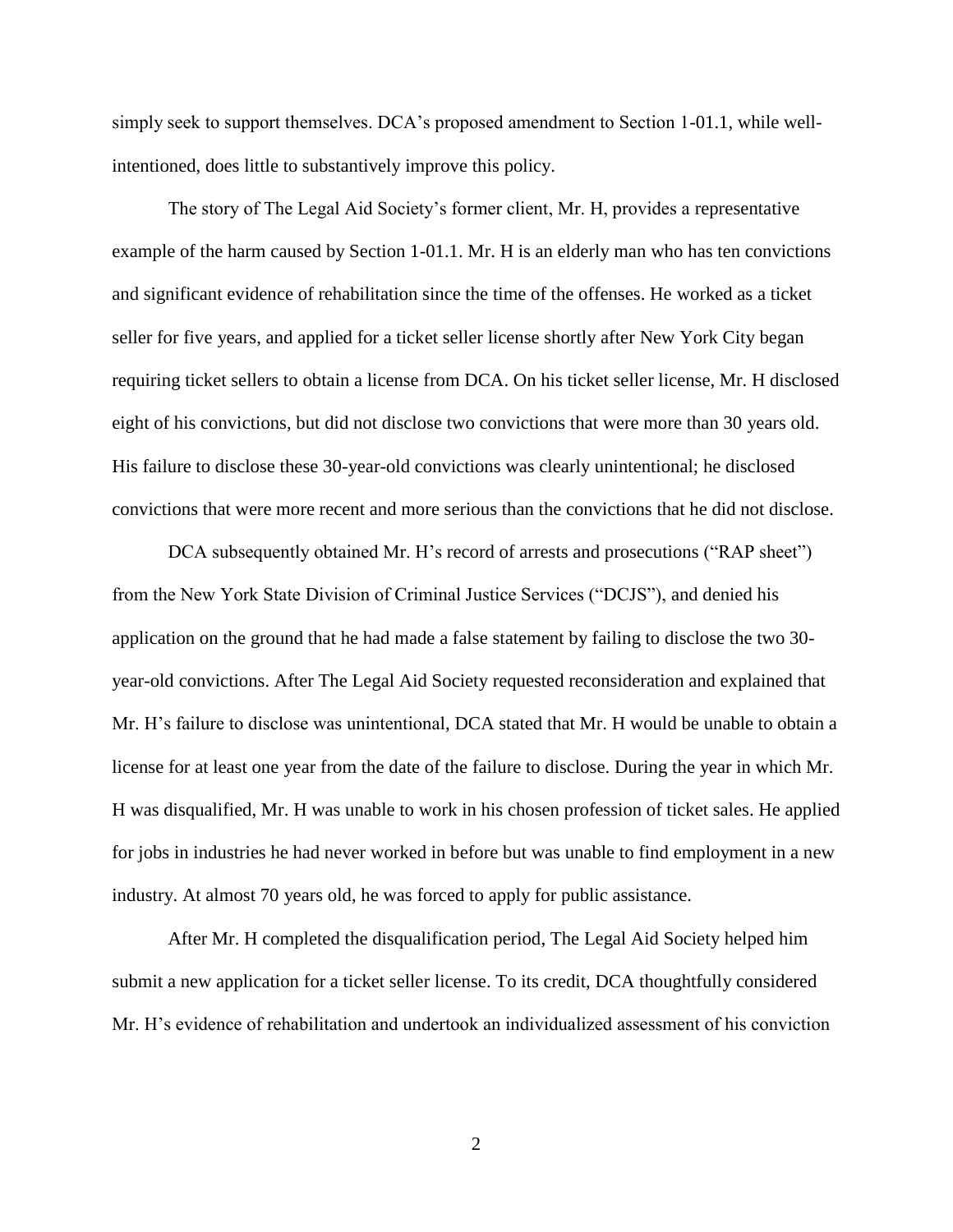record. DCA issued Mr. H his ticket seller license fourteen months after his original application, and he was able to find a job as a ticket seller a few months later.

Unfortunately, Mr. H's fourteen-month disqualification period created unnecessary and significant harm, both to Mr. H and to the taxpayers of New York City, who were required to provide public assistance to someone who desperately wanted to work and was qualified for available positions.

Based on our work with thousands of New Yorkers with arrest or conviction records, we are aware that Mr. H's situation is not unique. Many New Yorkers with arrest or conviction records do not understand their criminal record. The criminal legal system is complicated. For example, one of the two convictions that Mr. H did not disclose to DCA was directly related to a conviction that he did disclose; he was sentenced for the two convictions on the same date, and he did not realize that they were in fact separate criminal convictions that must be disclosed separately.

Other times, New Yorkers simply forget about certain convictions, especially when the convictions are old or relatively minor. The second conviction that Mr. H did not disclose was a 31-year-old misdemeanor. Mr. H had no memory of the decades-old misdemeanor, even after DCA told him he had failed to disclose it.

If Mr. H had had access to his RAP sheet, he might have been able to disclose both convictions. However, like many New Yorkers, he had never seen his RAP sheet and had no idea how to obtain it. New Yorkers who learn how to apply for their personal RAP sheet also learn that the application process is expensive and time-intensive; DCJS RAP sheets cost \$62 and FBI RAP sheets cost \$18, with very limited fee waiver provisions. Those individuals who obtain their RAP sheet often have difficulty reading it; a RAP sheet is a complicated and confusing

3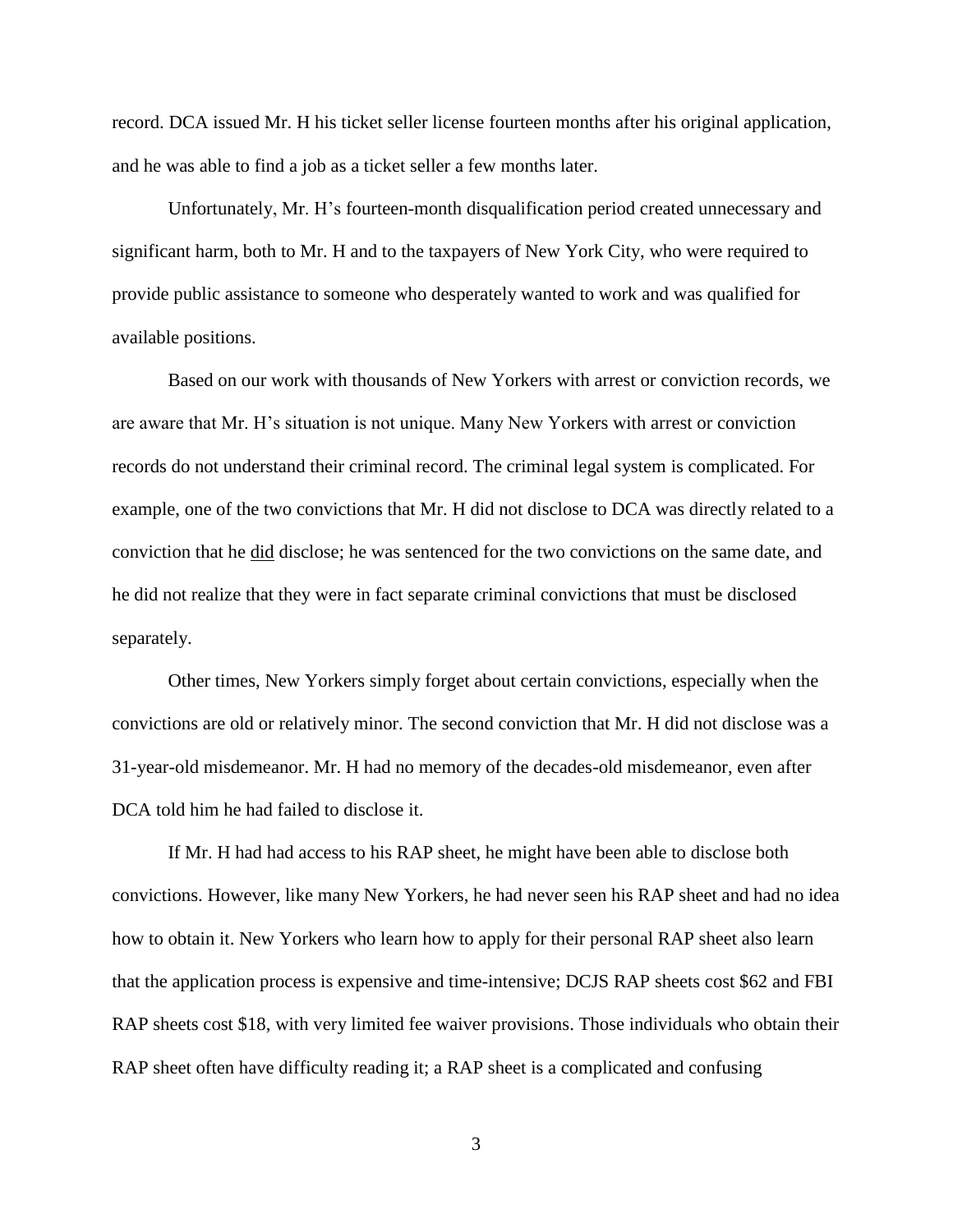document, and understanding it requires a sophisticated level of knowledge about the criminal legal system.

DCA's denial of licenses to people who do not know or understand their arrest or conviction record has a disparate impact on low-income New Yorkers of color. It is well documented that people of color are disproportionately targeted for arrest in New York City.<sup>1</sup> Because the pool of people with arrest or conviction records is disproportionately people of color, DCA's policy of disqualifying people who do not disclose their criminal records with perfect accuracy has a disparate impact on applicants of color. The policy amplifies the already devastating impact that a criminal record has on people of color's employment opportunities. People of color with conviction records are denied employment far more often than white people with comparable conviction records.<sup>2</sup> They face intense stigma and are denied jobs and licenses even when there is no relationship between their conviction record and their ability to perform the duties of the job.<sup>3</sup> These job and license denials have helped create an underclass of New Yorkers of color with conviction records who cannot find stable employment.

#### **The Solution**

 $\overline{a}$ 

DCA's proposed amendment to Section 1-01.1 would require that DCA provide notice and an opportunity to be heard before disqualifying an applicant who provides inaccurate information to DCA. Although the proposed amendment is well-intentioned, it is insufficient; under the proposed amendment, DCA will still be permitted to disqualify people like Mr. H, who

[https://www.nytimes.com/2018/05/13/nyregion/marijuana-arrests-nyc-race.html.](https://www.nytimes.com/2018/05/13/nyregion/marijuana-arrests-nyc-race.html)

<sup>1</sup> *See, e.g.*, Anna Flag & Ashley Nerbovig, *Subway Policing in New York City Still Has A Race Problem*, MARSHALL PROJECT (Sept. 12, 2018), *available at* [https://www.themarshallproject.org/2018/09/12/subway-policing-in-new](https://www.themarshallproject.org/2018/09/12/subway-policing-in-new-york-city-still-has-a-race-problem)[york-city-still-has-a-race-problem;](https://www.themarshallproject.org/2018/09/12/subway-policing-in-new-york-city-still-has-a-race-problem) Benjamin Mueller et al., *Surest Way to Face Marijuana Charges in New York: Be Black or Hispanic*, N.Y. TIMES (May 13, 2018), *available at* 

<sup>2</sup> *See* Devah Pager, *The Mark of a Criminal Record*, 108 AM.J. SOC. 937, 959 (Mar. 2003), *available at* <https://scholar.harvard.edu/pager/publications/mark-criminal-record> (noting that the negative effect of a criminal record is 40% larger for black job applicants than white job applicants).

<sup>3</sup> *See* Bruce Western & Catherine Sirois, *Racialized Re-entry: Labor Market Inequality After Incarceration*, SOC. FORCES (Oct. 2018), *available at* [https://doi.org/10.1093/sf/soy096.](https://doi.org/10.1093/sf/soy096)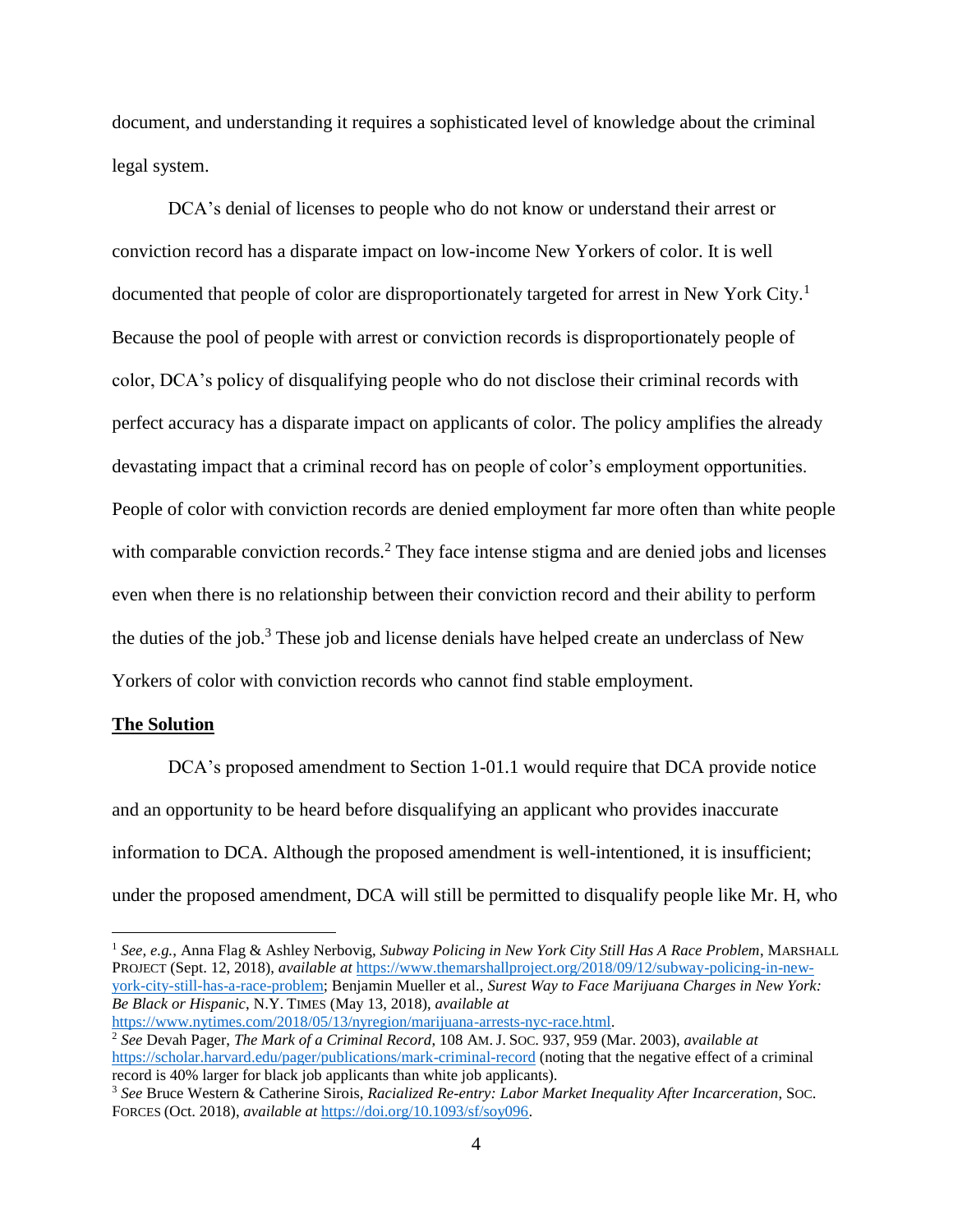unintentionally provide incorrect information about their criminal record. We strongly urge DCA to amend Chapter 1 of Title 6 of the Rules of the City of New York in the following ways, in order to allow people who do not have a sophisticated understanding of the criminal legal system to obtain a license and stable employment.

**First**: DCA should remove all questions about criminal history from its application forms for licenses that require fingerprinting, and should amend its rules to require the removal of such questions. DCA gets a clear understanding of an applicant's criminal record from the applicant's RAP sheet. If, after DCA reviews the applicant's RAP sheet, the agency decides that it needs more information about the applicant's criminal record, DCA can send the applicant a "Request for Explanation of Criminal History" letter, a letter that DCA already sends certain applicants after reviewing their RAP sheet. The only applicants who should be required to self-disclose their criminal record on an application form are applicants for licenses that do not require fingerprinting.<sup>4</sup> Since DCA has access to RAP sheets and can send the Request for Explanation of Criminal History letter, there is simply no need to include any criminal history-related questions on the license application forms.

**Second**: DCA should amend Section 1-01.1 to make clear that DCA may only take adverse action against a license applicant or licensee who misrepresented their criminal record if the misrepresentation was intentional or willful. Applicants and licensees should have the opportunity to prove at a hearing that their misrepresentation was unintentional.

Thank you for your consideration.

<sup>&</sup>lt;sup>4</sup> It is our understanding that DCA does not require fingerprinting of people who currently hold or have held in the past three years a DCA license that required fingerprinting. Presumably, DCA does not require these applicants to be re-fingerprinted because DCA would have learned of any post-fingerprinting arrests through DCJS's subsequent arrest notification procedure. These individuals should not have to self-disclose their criminal history on a new application for the same reason that DCA does not require them to be re-fingerprinted: DCA already has access to their post-fingerprinting arrest record. Of course, if DCA needs further information from the applicant, such as the disposition of certain arrests, DCA can send the applicant a Request for Explanation of Criminal History letter.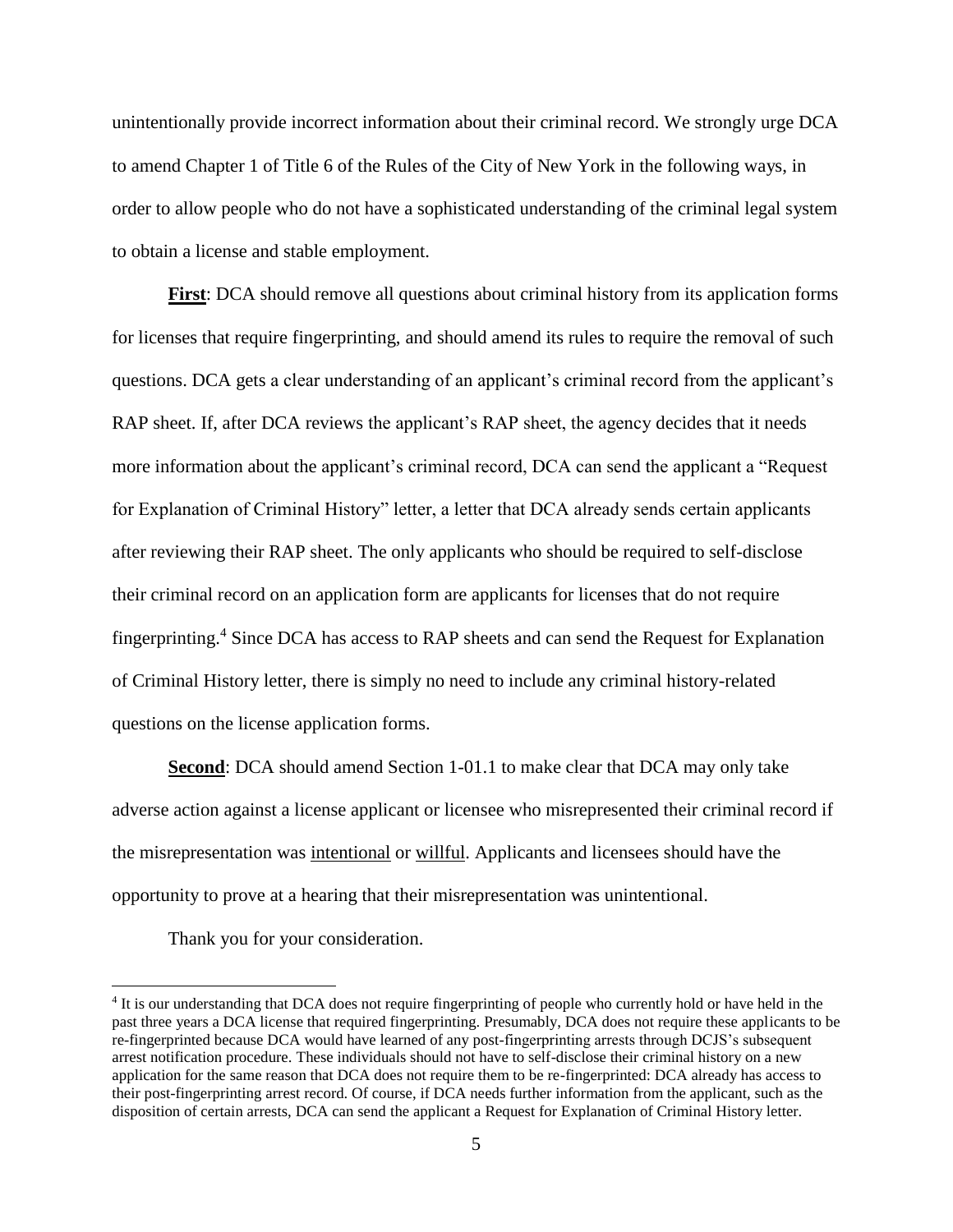

Greater New York Automobile Dealers Association

> Via Email (cortiz@dca.nyc.gov) Carlos Ortiz Director of Legislative Affairs New York City Department of Consumer Affairs 42 Broadway, 5<sup>th</sup> Floor New York, NY 10004

Dear Mr. Ortiz,

I am writing on behalf of the Greater New York Automobile Dealers Association (GNYADA) to comment on the Proposed Amendment to Chapter I ofTitle 6 ofthe Rules of the City of New York, relating to the Department ofConsumer Affairs' licensing authority and enforcement.

GNYADA is a not-for-profit trade association representing nearly 400 franchised new vehicle dealers in the downstate region of New York. GNYADA members are engaged in the retail sale and leasing of new and used vehicles, as well as their service and repair.

New York metropolitan dealers generate over 68,000 jobs, which is 7.2% of total retail employment in the region, with over I0,600 of these jobs in New York City. Annual payroll compensation from these businesses adds up to \$4.08 billion. Dealers also invest in their communities in the form of \$265 million in capital improvement to facilities and \$20.7 million in charitable contributions.

We respectfully request clarification of the amendment to  $\S$ § 1-03. We would like to confirm that after § 1-03 is amended, dealers will not be required to post a separate complaint sign but need to post only the DCA license sign.

We would also like to request the following revisions:

- $\bullet$   $\&$  1-14(b) requires a response to documents or interrogatories within 30 days of being mailed or served. The mail in dealerships is usually received by a receptionist who may not realize the importance of such a document and fail to deliver it to the dealer in a timely manner. We ask that this be changed to have such documents sent in a way that requires signature upon receipt.
- $\S_{1-01,1}$ , 1-04, and 1-19, all relate to providing false information or making false representations. These should be revised to penalize false information/representations given *knowingly.*

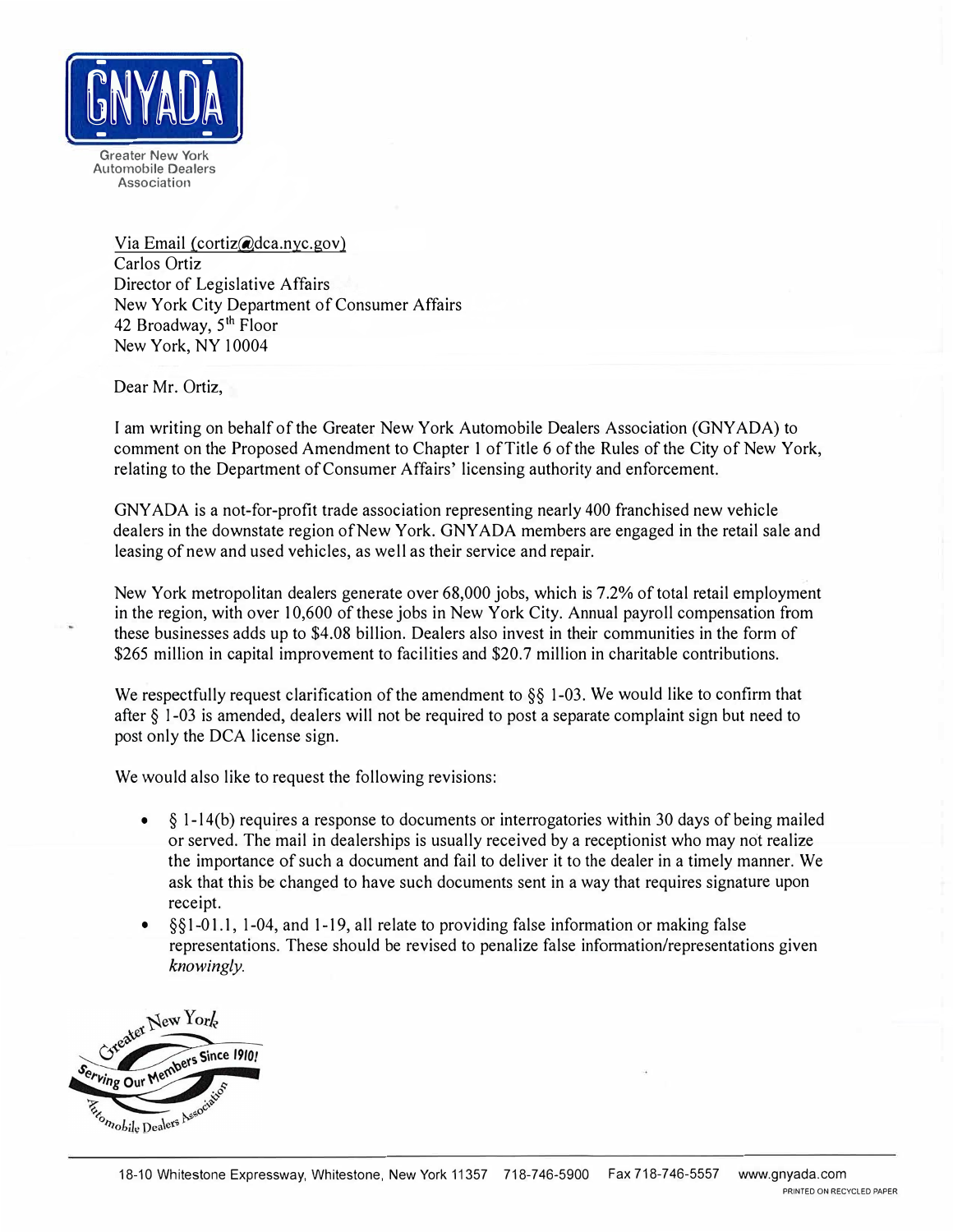Finally, GNYADA opposes the proposed amendment to  $\S$  1-05 and  $\S$  1-13. The amendment to § 1-05 requires inclusion of the dealership's DCA license number in email signature blocks. Many dealerships do not use email providers that allow them to set the signature block for employees, or use a signature block at all. We ask that email signature block be removed from this section.

§ 1-13 allows DCA to rely on resolved complaints when deciding to deny, suspend, or revoke an application or license. First, "resolved complaint" is not defined so may include, for example, a complaint that has been withdrawn after being resolved to the consumer's satisfaction, one that resulted in a fine to the dealership, or one for which the dealer was found not to have engaged in any wrongdoing. Furthermore, if a complaint has been resolved, it should not be used in future actions that may jeopardize a dealership's ability to do business, especially if the complaint was a singular occurrence and not part of a pattern. However, if it must be, dealers should be given an opportunity to respond to any contemplated decision regarding their application or license if such decision has been made based on an issue they knew to be resolved.

Thank you for taking the time to work with us to address this issue. Please let me know if we can provide any further information.

Very truly yours,

Julie L. Mercer<br>In-House General Counsel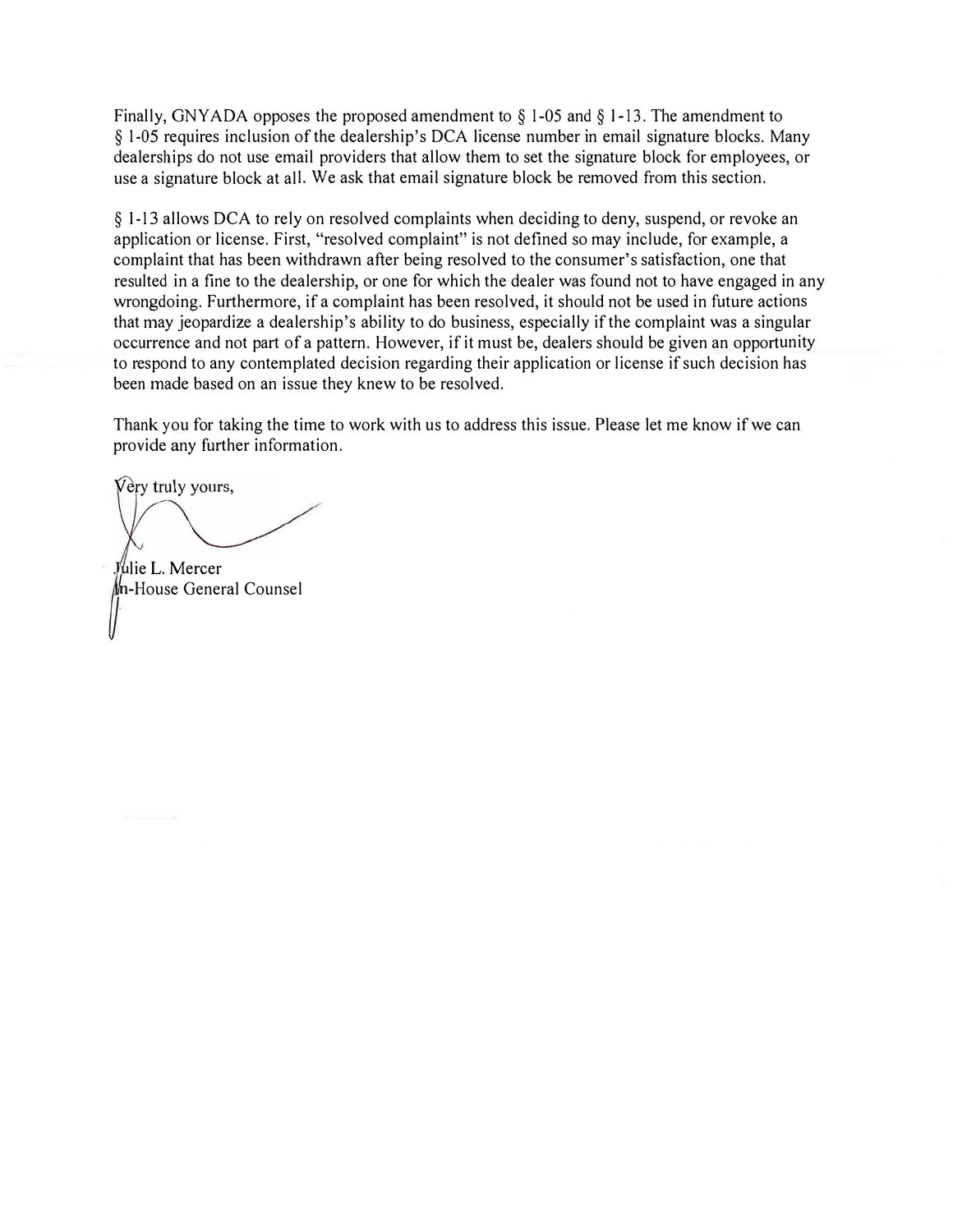

#### **100 CHURCH STREET, 12TH FLOOR, NEW YORK, NEW YORK 10007**

 **FIDEL F. DEL VALLE TYNIA D. RICHARD**  COMMISSIONER DEPUTY COMMISSIONER EXTREMENT ADMINISTRATIVE LAW JUDGE (212) 933-3001<br>
CHIEF ADMINISTRATIVE LAW JUDGE (212) 933-3001 (212) 933‐3001 (212) 933‐3015

July 18, 2019

**VIA EMAIL** 

Casey Adams Director of City Legislative Affairs New York City Department of Consumer Affairs 42 Broadway,  $8<sup>th</sup>$  Floor New York, NY 10004 rulecomments@dca.nyc.gov

Re: DCA's Proposed Amendments to Chapter 1 of Title 6 of the Rules of the City of New York

OATH submits this comment to DCA's proposed amendments to Chapter 1 of Title 6 of the Rules of the City of New York, relating to DCA's licensing authority and enforcement. The amendments to sections 1-14 and 1-19, as proposed, will interfere with the New York City Charter authority granted to OATH to establish rules for the conduct of hearings, to rule upon offers of proof, receive evidence, and oversee and regulate discovery procedures, and to properly dispose of procedural requests. See Charter §§ 1049(2)(a) & (3)(b) & (e).<sup>1</sup> OATH has long established rules for discovery in the Trials and Hearings Divisions that address the proposed procedures at Title 48 of the Rules of the City of New York sections 1-33 and 6-07, respectively. Further, the proposal will diminish the due process provided to these respondents versus that provided to other respondents in an OATH adjudication for no rational reason.

#### **(1) Proposed Discovery Rules**

The proposed amendment to section 1-14 sets out new discovery rules requiring that respondents participate in discovery methods that are extraordinary for administrative adjudications (e.g., interrogatories and depositions) and that require prior approval of the Administrative Law Judge (ALJ) or

<sup>&</sup>lt;sup>1</sup> Inasmuch as the title of section 1-14 is "Notices of Hearing, Requests for Documents, Interrogatories, and Notices of Deposition," we have presumed that this rule applies to adjudications (even if it may also apply to DCA investigations procedures). We have inquired of DCA and were not advised otherwise. The title ("Notices of Hearing"), list of discovery methods that apply to the adjudication stage, and chronology of subdivisions are all consistent with this presumption.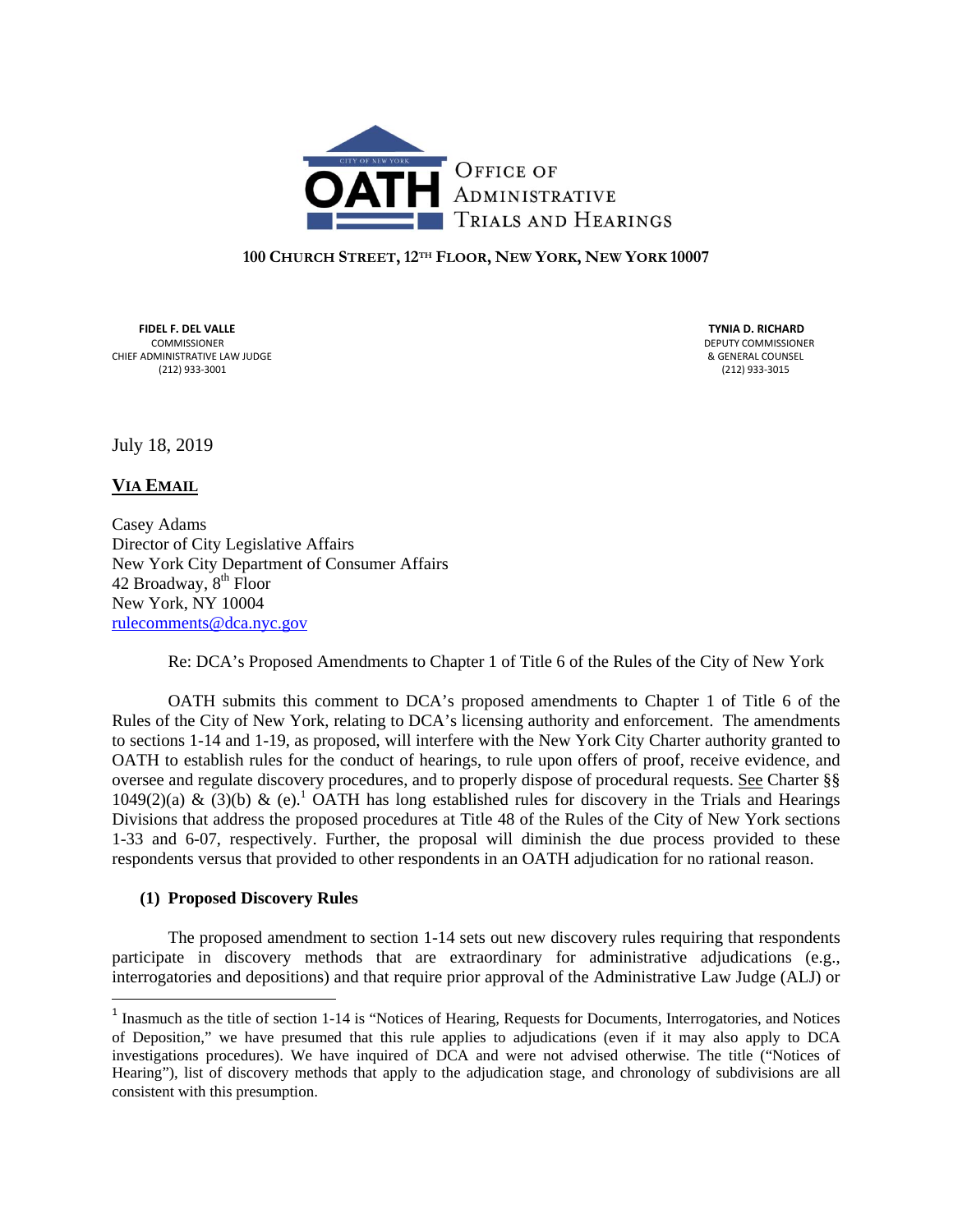Hearing Officer under OATH's rules. For example, Trials Division rule 1-33 provides that "[d]epositions must only be taken upon motion for good cause shown" and interrogatories are "not permitted except upon agreement among the parties or upon motion for good cause shown." 48 RCNY § 1-33(b). Such motions must be in writing and are subject to the procedures set forth in subdivision 1-33(d), which also provide for a sanction for failure to comply with the ALJ's order to compel. Under the rule proposal, DCA grants itself the exclusive authority to serve interrogatories and notices of depositions and to do so without having to present good cause to an ALJ or Hearing Officer.  $\S$ § 1-14 (b) and (c). There is no reciprocal right granted to respondents to seek discovery from DCA, creating a serious violation of due process.

 The use of discovery devices such as depositions and interrogatories in OATH's Hearings Division is even more extraordinary and, due to the extraordinary volume of summons-based adjudications and increased likelihood that the respondent will be unrepresented, should remain rare and subject to the Hearings Division rules. The Hearings Division limits pre-hearing discovery to a request for a list of witnesses and copies of documents intended to be submitted into evidence. 48 RCNY § 6-07(a). All other discovery motions must be made to a Hearing Officer at the commencement of the hearing. 48 RCNY § 6-07(b). Service of a discovery request prior to the hearing date is indeed rare. Issuing such orders is intrinsic to conduct of a trial or hearing and without this authority, it would be difficult for a judge to exercise control over or ensure fairness of the process.

Additionally, the proposed rules set out a 30-day deadline to respond to discovery and give DCA the authority to extend the deadline to respond.  $\S$  1-14(f). This, again, appropriates the authority of the ALJ or Hearing Officer to grant discovery extensions; it also conflicts with the Trials Division rule which establishes a 15 day-deadline to respond that may be extended by consent of the parties or upon motion to the ALJ. The varying rules will create confusion for respondents who will not know which deadline applies.

The effect of this rule proposal is that it directly conflicts with OATH's discovery rules and appropriates the authority of the neutral adjudicators at OATH, ALJs and Hearing Officers, to regulate discovery during the OATH proceeding by determining the sufficiency of a discovery response and exercising the authority to sanction the respondent, while also denying due process to likelyunrepresented respondents. It is rightfully the neutral trier of fact who must retain the discretion to determine the scope of evidence presented at trial, as is characteristic of sound adjudication. See Charter § 1046 (establishing uniform minimum standards for city adjudication).

An even harsher provision in the rule proposal authorizes DCA to issue a summons for each day the respondent does not respond to a document or interrogatories request, or to revoke the respondent's license for failing to appear at a noticed deposition. §§ 1-14(b)(1), (c). There is no indication of how, where or when the adjudication of this additional summons would occur, or whether it would occur before the presiding ALJ or Hearing Officer who will have a basis for assessing the reasonableness for the lateness in production. This particular proposal goes beyond contravening OATH's authority over the adjudication and additionally creates an imprimatur that transforms the adjudications process itself into a revenue-generating gambit, which surely will soil OATH's reputation as a neutral adjudicator, independent of the agencies that commence proceedings here. Allowing DCA to penalize a respondent financially for failing to respond to discovery not only forces the ALJ to relinquish control over the proceeding, but also demonstrates to the respondent that the scales are tipped against them -- and in the city's favor.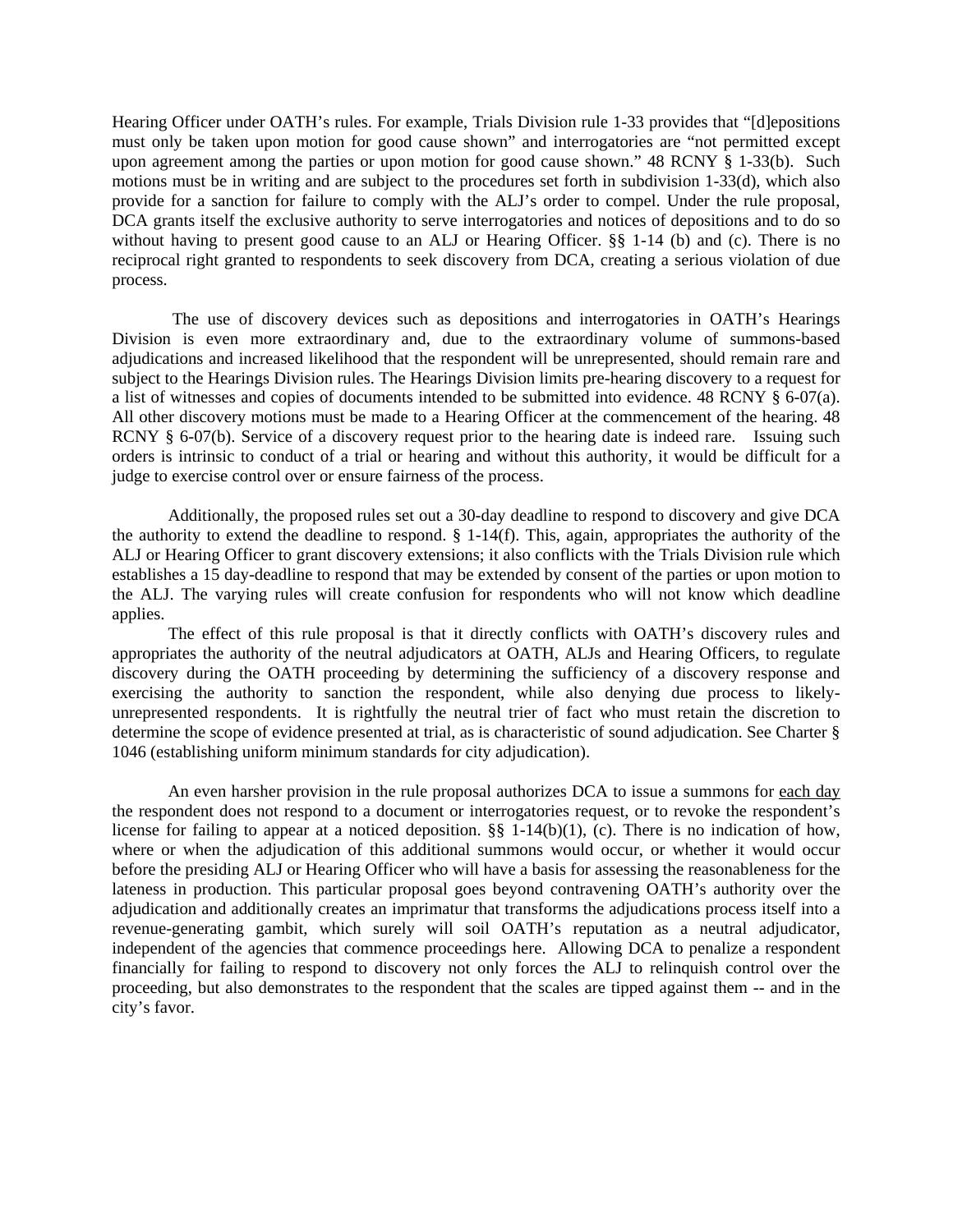#### **(2) Evidence to Rebut the Presumption of Continued Unlicensed Activity**

The proposed amendment to section 1-19(e) eliminating uncorroborated testimony from being considered on the question of whether unlicensed activity ceased circumscribes what credible evidence may be considered in an administrative proceeding, even though that evidence could constitute substantial evidence. This in essence takes away the discretion given to the finder of fact to make a credibility determination and finding that the evidence meets the preponderance standard. Requiring additional corroborating evidence creates a stricter evidentiary standard for administrative determinations in contravention of CPLR section 7803(4) and of OATH's evidentiary rules.

Under New York's Civil Practice Law and Rules, and as upheld decades ago by the state's Court of Appeals, administrative determinations must be supported by substantial evidence, which is "such relevant proof as a reasonable mind may accept as adequate to support a conclusion or ultimate fact." CPLR § 7803(4); see also *Gramatan Ave. Assoc. v. State Div. of Human Rights*, 45 N.Y. 2d 176, 180 (1978). Even hearsay statements, if credible and sufficiently relevant and probative, alone may constitute substantial evidence. *People ex rel. Vega v. Smith*, 66 N.Y. 2d 130, 138 (1985). Following the substantial evidence standard set forth in CPLR section 7803(4), the Trials and Hearings Divisions permit the admission of relevant and reliable evidence without regard to technical or formal rules or laws of evidence. 48 RCNY §§ 1-46(a) & 6-12(c). DCA offers no governmental necessity for treating this particular type of evidence differently than all others.

The consideration of evidence is not an agency function in an adjudication of the agency's summons or petition; it is the purview of the neutral finder of fact. In an adjudication, a party is not permitted to decide how the evidence may be considered. Uncorroborated witness testimony is routinely the only evidence presented at an OATH hearing besides the summons. This rule proposal undermines the ALJ or Hearing Officer's authority to determine witness credibility, weigh the evidence presented, and make findings of fact. By presuming that a respondent's testimony can never be credible on its own, DCA will unfairly penalize respondents who may not possess any corroborating documents and or be able to bring in additional witnesses.

Thank you for your attention to this matter.

Very truly yours,

Tynia D. Richard Deputy Commissioner/General Counsel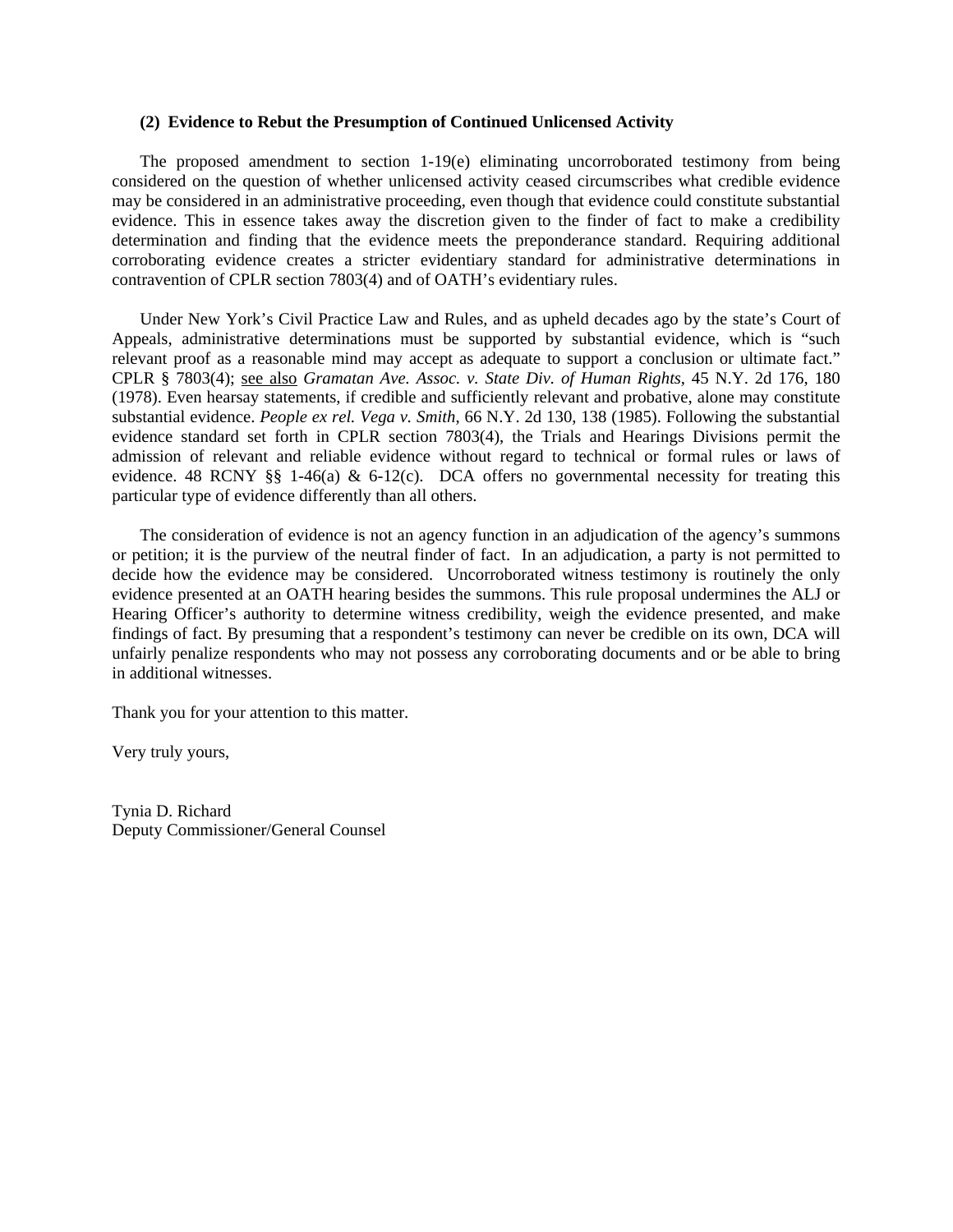

# **TESTIMONY OF:**

# **Shelle Shimizu, Staff Attorney, Employment Law Unit BROOKLYN DEFENDER SERVICES**

#### **Presented before The New York City Department of Consumer Affairs Public Hearing on Proposed Amendments to Chapter 1 of Title 6 of the Rules of the City of New York**

My name is Shelle Shimizu and I am a Staff Attorney at Brooklyn Defender Services.<sup>1</sup> BDS provides innovative, multi-disciplinary, and client-centered criminal, family, and immigration defense, as well as civil legal services, social work support, and advocacy for nearly 35,000 people in Brooklyn each year. I thank the Department of Consumer Affairs for holding this hearing and for providing us with the opportunity to testify.

BDS's employment practice provides legal representation and informal advocacy to clients facing employment discrimination due to current or prior contact with the criminal justice system. With the enactment of anti-discrimination policies, New York has recognized that people should not be subjected to perpetual punishment and denied consideration for meaningful opportunities because of mistakes they made in the past.<sup>2</sup> However, many of our clients still face significant barriers to obtaining work due to prior interactions with the criminal system. BDS submits this testimony to address proposed amendments to Section 1-01.1 of the Department of Consumer Affair's (DCA) licensing rules, which permit the denial of license applicants based on failure to fully disclose their criminal conviction histories.

DCA's proposal, which would require notice and opportunity to be heard before disqualifying an applicant who provides inaccurate information about their conviction history, is well-intentioned. However, we believe these added protections do not account for the experiences of our clients and would be insufficient to prevent unfair discrimination and needless barriers to employment. BDS believes that DCA should remove questions about criminal history from its applications that require fingerprinting, as DCA already obtains that information on its own. If additional information beyond what DCA can access on a RAP sheet is needed, the agency already has a process for requesting it from applicants. Even with the proposed amendment, DCA's continued use of this policy unintentionally subverts the protections New York has provided for applicants with criminal records. Today I would like to highlight the following concerns:

<sup>&</sup>lt;sup>1</sup> These comments were prepared and written by Annie Gaurau, Employment Law Intern at Brooklyn Defender Services.

<sup>2</sup> New York City has adopted the view that "job seekers must be judged on their merits before their mistakes." *See NYC Commission on Human Rights Legal Enforcement Guidance on the Fair Chance Act, Local Law No. 63*, (May 24, 2019), *available at* [https://www1.nyc.gov/assets/cchr/downloads/pdf/FCA-InterpretiveGuide-052419.pdf.](https://www1.nyc.gov/assets/cchr/downloads/pdf/FCA-InterpretiveGuide-052419.pdf)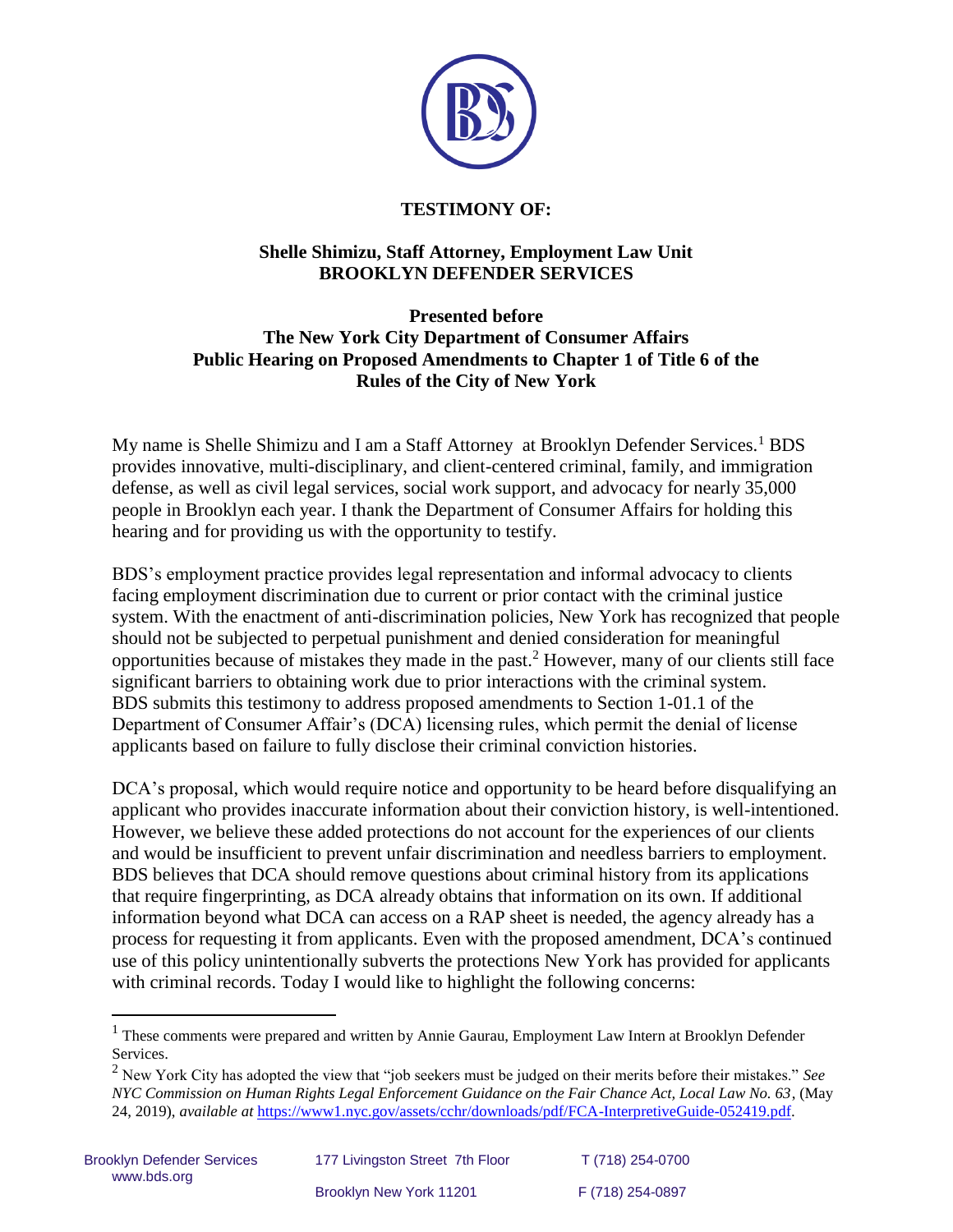# **Penalizing applicants for failing to disclose convictions will have a disproportionately harmful effect on people of color and people who come from low-income communities.**

Any policy that affects people with a conviction history will inevitably have a disproportionate impact on Black and brown people. These populations are targeted by racially biased policing practices, and thus have far higher rates of arrests and incarceration than white people in New York City.<sup>3</sup>

These populations also have far higher rates of poverty, and requiring job applicants to know the contents of their RAP sheets is markedly unfair to people in poverty seeking employment. It costs \$62 to obtain a copy of a Division of Criminal Justice Services (DCJS) RAP sheet and \$18 to obtain a copy of an FBI RAP sheet. This is a high and unnecessary cost for an applicant to undertake when the DCA will also be obtaining its own copy of the applicant's background checks.

Even applicants who can afford to obtain their RAP sheets may not recognize the need for them or understand their contents. To understand one's own conviction history, an applicant must submit fingerprints, wait four weeks for them to be processed, and then interpret a document filled with legal jargon, confusing formatting, and, in many cases, errors. This is why BDS has a policy of reviewing RAP sheets with people we represent to explain their contents and check for errors. Our staff finds that clients often forget about old convictions, think they had additional convictions, or do not realize that certain convictions have been sealed.

By requiring applicants to undergo this costly and complicated process prior to applying for a license, the DCA may be limiting the employment opportunities afforded to people with conviction histories. And because the criminal system disproportionately targets people of color and people from low-income communities, this pre-background check disclosure policy makes obtaining work more difficult for a population that already faces severe discrimination when seeking employment.<sup>4</sup>

## **Penalizing applicants for failing to disclose their criminal histories has a disproportionately harmful impact on people who have suffered from substance use disorder or mental illness.**

 $3$ In 2018, 57% of those targeted by NYPD's "stop and frisk" policy were black, 31% were Latino, and 10% were white, despite the fact that these groups constitute  $25\%$ ,  $28\%$  and 45% of the New York City population, respectively. See James O'Neill, Police Commissioner, Crime and Enforcement Activity in New York City (Jan 1 – Dec. 31, 2018), available at [https://www1.nyc.gov/assets/nypd/downloads/pdf/analysis\\_and\\_planning/year-end-](https://www1.nyc.gov/assets/nypd/downloads/pdf/analysis_and_planning/year-end-2018-enforcement-report.pdf)[2018-enforcement-report.pdf.](https://www1.nyc.gov/assets/nypd/downloads/pdf/analysis_and_planning/year-end-2018-enforcement-report.pdf)

<sup>&</sup>lt;sup>4</sup> The rate of black unemployment in America was nearly double the rate of white unemployment in June 2019. See Data obtained through the United States Department of Labor, available at [https://www.bls.gov/home.htm.](https://www.bls.gov/home.htm). Additionally, a study found that resumes with "white-sounding" names received 50 percent more callbacks than identical resumes with "black-sounding" names, indicating considerable racial discrimination in the American labor market. See Marianne Bertrand and Sendhil Mullainathan, Are Emily and Greg More Employable than Lakisha and Jamal? A Field Experiment on Labor Market Discrimination, The American Economic Review 94(4), 991-1013 (2004), available at [https://www.nber.org/papers/w9873.](https://www.nber.org/papers/w9873)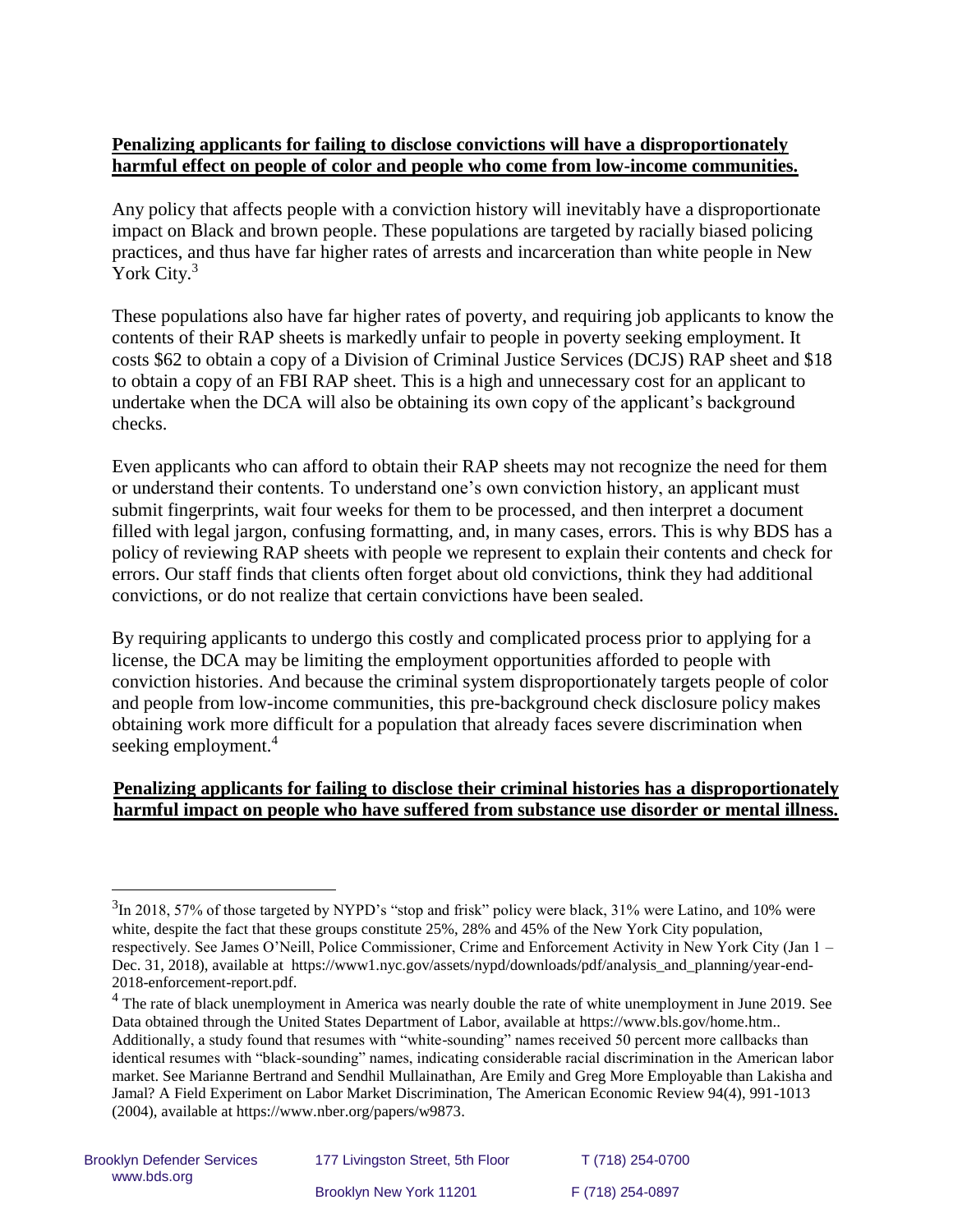The experience of Ms. S, a former BDS client, illustrates the unintended consequences of not accounting for applicants' lack of intent when failing to disclose criminal histories. Ms. S suffered from an addiction to crack cocaine that began long ago when she was a teenager. To support her addiction, she engaged in prostitution. She was frequently arrested and charged with crimes. Some of these charges were dismissed, some resulted in convictions for non-criminal violations that were later sealed, and several resulted in convictions that remain on her RAP sheet today.

In 2018, decades after her last conviction, Ms. S applied for a job. She was forthcoming about her history, disclosing that she had a criminal record and reporting that she could not remember the details of her convictions. Ms. S did not intend to deceive anyone, and she assumed that she would have an opportunity to explain the charges when her potential employer reviewed her RAP sheet.

Unfortunately, this employer had a policy of withdrawing offers of employment based on an applicant's "failure to disclose prior convictions." Ms. S was never permitted to explain why she could not remember her convictions, nor share the incredible progress she has made since her recovery. Despite years of model citizenship, she was denied the protections afforded her by Article 23-A.<sup>5</sup>

In New York, 80 percent of the people incarcerated in state prisons are in need of alcoholism or substance abuse treatment.<sup>6</sup>

- 1. That New York public policy encourages the licensure and employment of people with criminal records;
- 2. The specific duties and responsibilities of the prospective job;

 $\overline{a}$ 

3. The bearing, if any, of the person's conviction history on her or his fitness or ability to perform one or more of the job's duties or responsibilities;

4. The time that has elapsed since the occurrence of the events that led to the applicant's criminal conviction, not the time since arrest or conviction;

5. The age of the applicant when the events that led to her or his conviction occurred, not the time since arrest or conviction;

6.The seriousness of the applicant's conviction history;

7. Any information produced by the applicant, or produced on the applicant's behalf, regarding her or his rehabilitation or good conduct;

8. The legitimate interest of the employer in protecting property and the safety and welfare of specific individuals or the general public.

9. Employers must also consider a certificate of relief from disabilities or a certificate of good conduct, which shall create a presumption of rehabilitation regarding the relevant conviction.

6 2007 data obtained through the Department of Correctional Services, *available at*  http://www.doccs.ny.gov/Research/Reports/2008/Identified Substance Abusers 2007.pdf.

| <b>Brooklyn Defender Services</b><br>www.bds.org | 177 Livingston Street, 5th Floor | T (718) 254-0700 |
|--------------------------------------------------|----------------------------------|------------------|
|                                                  | Brooklyn New York 11201          | F (718) 254-0897 |

<sup>5</sup> Article 23-A requires the following factors to be considered when withdrawing offers of employment: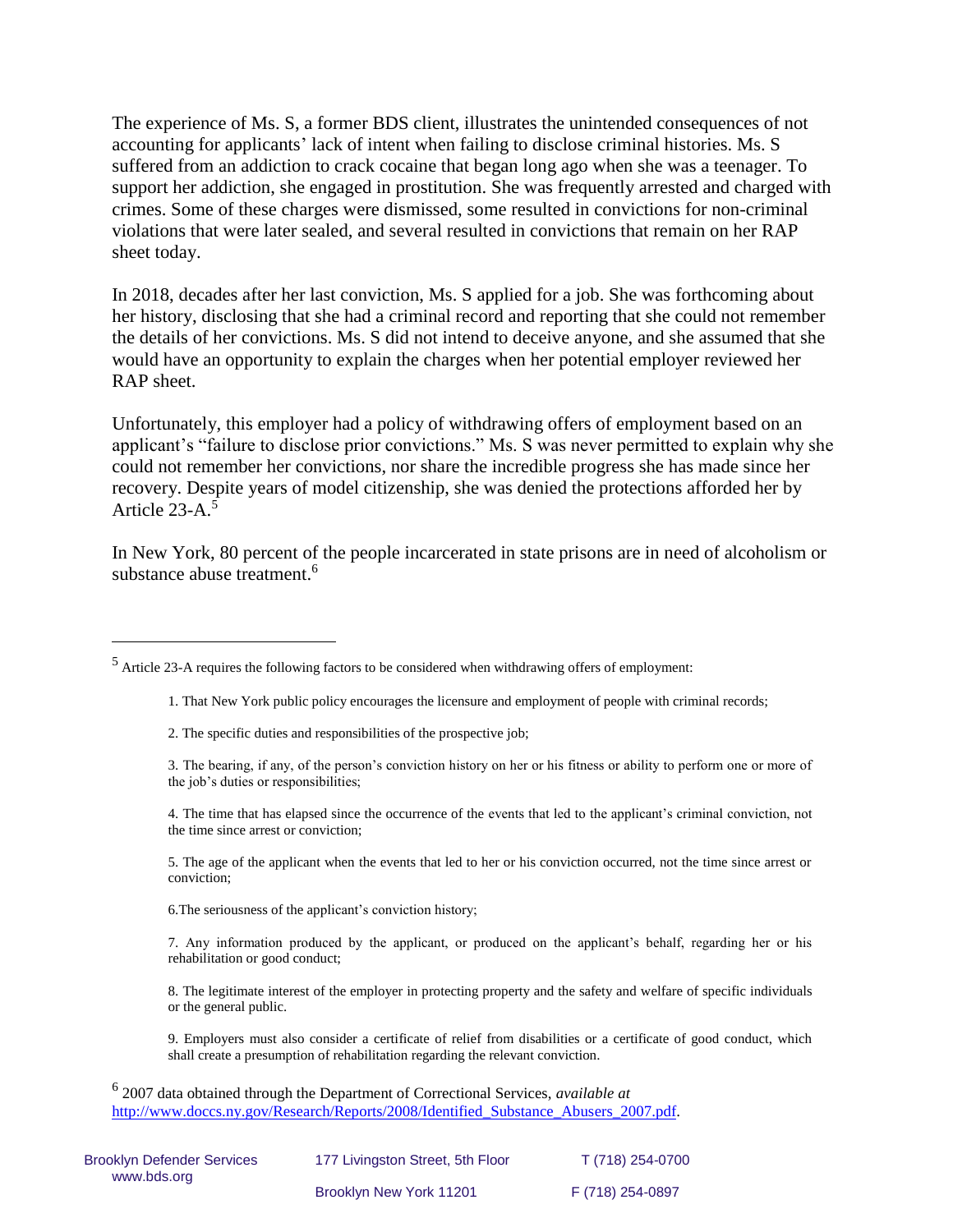Because of the nature of addiction and mental health disorders, and because of a longstanding tendency to punish rather than treat people with these illnesses,<sup>7</sup> people affected by these conditions often have frequent interactions with police and high rates of recidivism after release.<sup>8</sup> Addiction typically lasts years,<sup>9</sup> and these years are characterized by trauma, debilitating confusion, and memory loss.<sup>10</sup>

Based on this information, it is easy to see how, upon recovery, people are unable to recall the details of their conviction histories. Enforcing penalties for applicants who forget or misstate information regarding their criminal records, therefore, harms people who are already among New York's most vulnerable constituents.

## **Recommendations**

# **The DCA should remove the question regarding an applicant's criminal history from its application form.**

The DCA requires applicants to submit to a DCJS background check regardless of whether or not they disclose a criminal conviction on their application. There is, therefore, no practical purpose served by the pre-background check disclosure requirement. In fact, it is only likely to have a negative impact on improving access to employment for individuals with criminal histories.

The question "Has individual ever pled guilty or been convicted of ANY crime or offense?" on the DCA license form unintentionally penalizes applicants who do not pay to obtain a copy of their RAP sheet, do not remember their convictions, or do not understand which interactions with the system they are being asked to disclose.

If the question is removed, the DCA would still have the opportunity to ask the applicant about his or her history and engage in the legally authorized analysis of whether that history should influence hiring decisions. A policy of post-background check questioning would simply remove one barrier to employment without altering the DCA's standards for granting licenses.

## **Conclusion**

<sup>7</sup> More people with substance use disorders are incarcerated (6 million) than in treatment (2.3 million). *See* Tracie Gardner, T.M., Samuels, P.N., Nikolic, S., Woodworth, A.M., Fleshler, D., *Heatlh and Justice: Bridging the Gap. Lessons from New York State Initiatives to Provide Access to Care After Incarceration*, Legal Action Center (2018), *available at* [https://www.lachealthandjustice.org/resources.](https://www.lachealthandjustice.org/resources)

<sup>&</sup>lt;sup>8</sup> More than 25% of people released from prison return within three years for technical violations that include testing positive for drug use. *See* Redonna K. Chandler, Bennett W. Fletcher, and Nora D. Volkow, *Treating Drug Abuse and Addiction in the Criminal Justice System: Improving Public Health and Safety*, JAMA, 301.2, 183-190 (2009), *available at* [https://www.ncbi.nlm.nih.gov/pmc/articles/PMC2681083/.](https://www.ncbi.nlm.nih.gov/pmc/articles/PMC2681083/)

<sup>9</sup> Alcohol addictions last an average of 15 years and opioid addictions last an average of five years. *See* Gene M. Heyman, *Addiction and choice: theory and new data*, Frontiers in Psychiatry (May 6, 2013), *available at*  [https://www.ncbi.nlm.nih.gov/pmc/articles/PMC3644798/pdf/fpsyt-04-00031.pdf.](https://www.ncbi.nlm.nih.gov/pmc/articles/PMC3644798/pdf/fpsyt-04-00031.pdf)

<sup>10</sup> *See* Megan Tipps, Jonathan Raybuck, and Matthew Lattal, *Substance abuse, memory, and post-traumatic stress disorder*, Neurobiology of learning and memory vol. 112, 87-100 (2014), *available at* [https://www.ncbi.nlm.nih.gov/pmc/articles/PMC4051833/.](https://www.ncbi.nlm.nih.gov/pmc/articles/PMC4051833/)